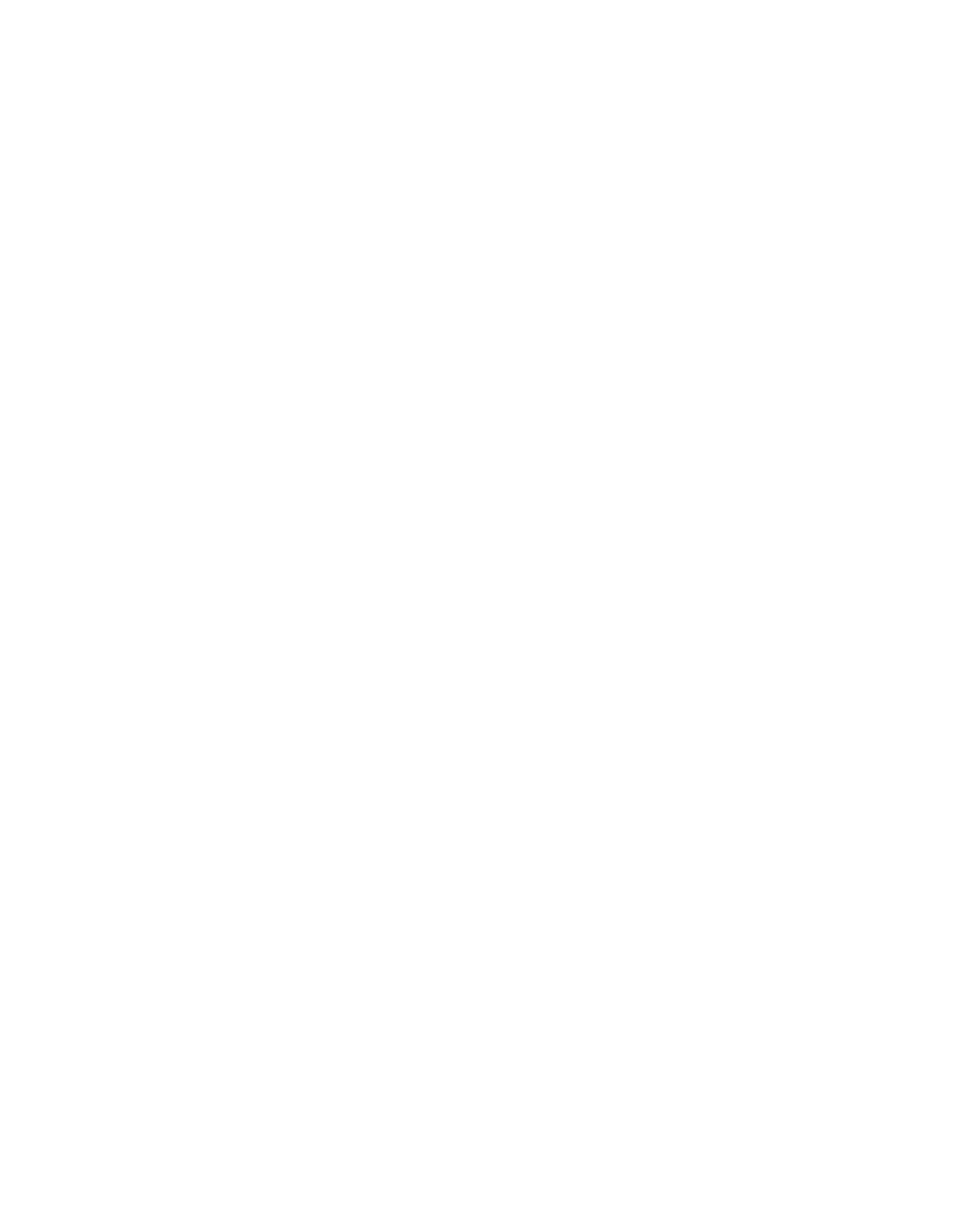# **INTRODUCTION**

The State of Connecticut's Annual Correctional Population Forecast is published in response to the statutory mandates outlined in Public Act 05-249 that created the Criminal Justice Policy and Planning Division (CJPPD) within the Office of Policy and Management (OPM) and tasked the Division with developing annual population projections for Connecticut's correctional system for planning purposes.

This is the third annual report to forecast Connecticut's prison population prepared by OPM. A year ago, OPM predicted that the January 1, 2009 Department of Correction (DOC) total facility population would be 18,849. On that date, the actual population was 18,978, a difference of 129 offenders. Statistically, this prediction was highly accurate with a 0.7 percent difference. In October of 2008, OPM revised its total facility population forecast to account for the addition of resources that were added to assist in reducing a backlog created by the temporary parole ban for violent offenders. This revised 6 month forecast proved to be accurate within 2% with each month's population coming in at lower than predicted levels.

In 2008, Connecticut's prison population declined steadily excluding anticipated seasonal variations. Between February 2008 and January 2009, the prison population fell from 19,894 to 18,971, a decline of over 900 inmates. This reduction in the State's prison population reflected a combination of factors including, a gradual reduction in a backlog of inmates whose releases were delayed following changes to the parole system in 2007 and 2008, steady improvements in the parole hearing process, increased efficiency in the use of pre-trial diversion programs and optimized facility population management.

OPM projects that the State's prison population will range between 18,600 and 19,200 in the coming year. This reflects a decline from the 2008 prison population. In addition, the prison population is expected to remain stable or realize a modest decline over the next three years.

Connecticut has been building a more diverse correctional system with a broader range of sanctions and greater use of community supervision that still holds less dangerous offenders accountable while successfully transitioning them to become productive, taxpaying citizens. Appropriate use of community supervision options, ensures that prison beds remain available for the most violent criminals and those who persistently threaten community safety.

> Brian Austin, Jr., Esq., Undersecretary Criminal Justice Policy & Planning Division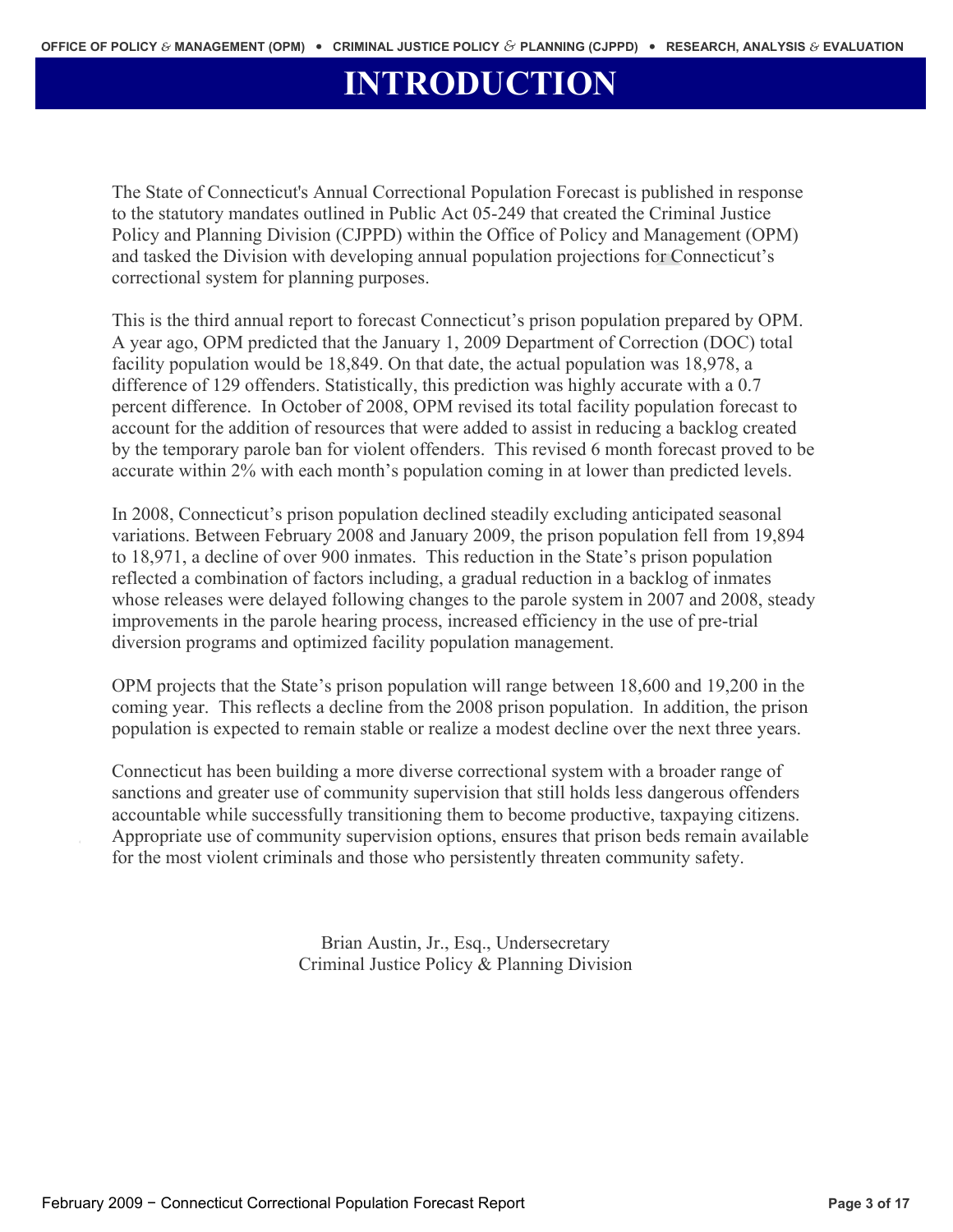# **TABLE OF CONTENTS**

| 1. CONNECTICUT FORECAST                            | 5  |
|----------------------------------------------------|----|
| 2. FACTORS AFFECTING THE FORECAST                  | 6  |
| 3. FORECAST PERSPECTIVE                            | 7  |
| 4. MAJOR ACCOMPLISHMENTS / NEXT STEPS              | 8  |
| <b>APPENDIX</b>                                    |    |
| 5. APPENDIX 1: FORECAST METHODOLOGY                | 9  |
| 6. APPENDIX 2: FORECASTS AROUND THE NATION         | 10 |
| 7. APPENDIX 3: TYPES OF COMMUNITY SUPERVISION      | 11 |
| 8. APPENDIX 4: BIBLIOGRAPHY STATE FORECAST REPORTS | 12 |
| 9. APPENDIX 5: TIMELINE OF EVENTS                  | 13 |
| 10. APPENDIX 6: HISTORICAL TREND DATA              | 16 |
| 11. APPENDIX 7: CJPAC RESEARCH WORKGROUP           | 17 |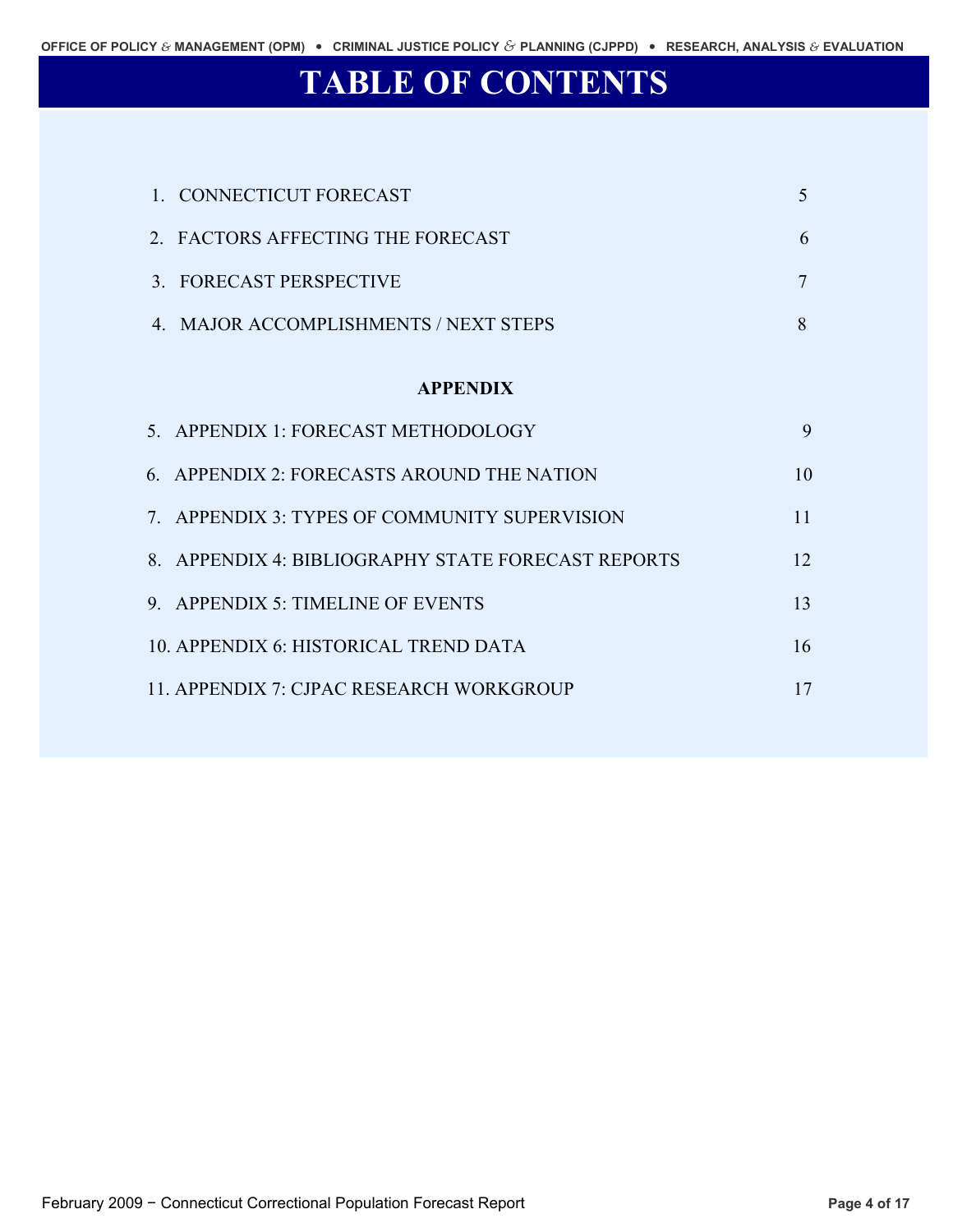# **CONNECTICUT FORECAST**

## **CONNECTICUT TOTAL FACILITY POPULATION FORECAST**

The Connecticut Department of Correction (DOC) total facility population is forecast to decline from the 2008 figures in the coming year. The total facility population for March 1, 2009 to February 1, 2010 is anticipated to remain between 19,200 and 18,600.



CHART 1 – DOC Total Facility Population Actual and One Year Projection *July 1, 2007 to February 1, 2010* 

TABLE 1 – DOC Total Facility Population One Year Projection *March 1, 2009 to February 1, 2010* 

|            | 2010   |        |        |        |        |        |        |            |        |            |        |
|------------|--------|--------|--------|--------|--------|--------|--------|------------|--------|------------|--------|
| <b>MAR</b> | APR    | MAY    | JUN    | JUL    | AUG    | SEP    | ост    | <b>NOV</b> | DEC    | <b>JAN</b> | FEB    |
| 19.095     | 19.023 | 18.849 | 18.866 | 18.913 | 18.937 | 19.070 | 19.160 | 19.037     | 18.916 | 18.641     | 18.942 |

 Historically, the last 12 months were an anomaly. On September 21, 2007, Governor Rell instructed the Board of Pardons and Paroles to immediately suspend approval of future parole for any inmate serving a sentence involving a violent offense. Connecticut's facility population rose dramatically in the following months. By February 1, 2008, the total facility population had risen to a historic high of 19,894; 748 inmates more than the figure for February 1, 2007. The decline in the offender population occurred due to a reduction in the backlog of parole eligible offenders, an increase in offenders moving through the parole process, and the Department of Correction's ability to optimize their population management strategies.

## **Long Range Forecast**

- The long range prison population forecast over the next 3 years is predicted to be stable or exhibit a modest decline.
- The long range forecast is predicated on the eventual release of approximately 500 parolees held in backlog and the potential reinstatement of re-entry furloughs that may further reduce the population by an additional 200 to 300 offenders.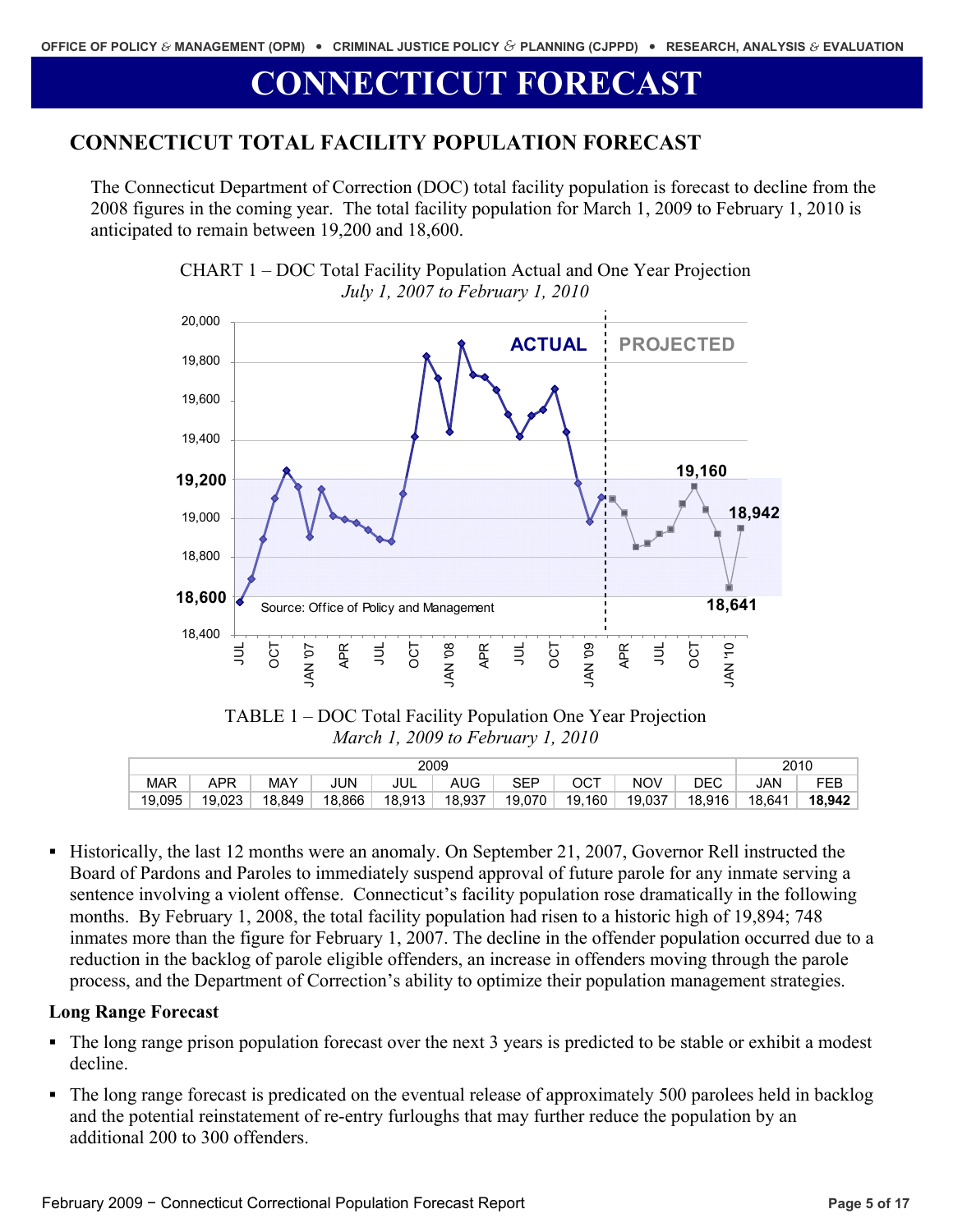# **FACTORS AFFECTING THE FORECAST**

## **FACTORS AFFECTING THE FORECAST**

Marginal, incremental or significant changes to criminal justice public policy, agency operational practice or changes in sentencing policy during the forecast period will affect the trend accordingly.

## **Criminal Justice Public Policy Changes**

- Public policy changes could impact the total facility population with regard to determining the appropriate treatment setting for mentally ill offenders and those with drug and alcohol addictions. Determining the best alternative, whether it be in the community or a correctional facility, would depend on an individual's offenses and the severity of their condition.
- Public policy changes with regard to the incarceration of non-violent, low risk offenders could reduce the total facility population.

## **Criminal Justice System Efficiencies and Enhancements**

- Making systemic changes to the criminal justice system to improve operating efficiencies may result in improved case processing and reductions in the total facility population.
- Expansion of diversion programs and/or alternatives to incarceration will result in reductions in the total facility population. Contractions of such programs will have the opposite affect.

## **Community Release Mechanisms**

- The implementation of new or additional community release mechanisms will reduce the total facility population.
- The elimination of community release mechanisms generally, or the implementation of more stringent guidelines or limitations in eligibility requirements will increase the total facility population.

#### **Sentencing Policy, Practice and Philosophy**

 Changes in sentencing policy, practice, or the State's overarching sentencing philosophy can affect the total facility population.

## **Re-entry Policy and Programs**

- Potential *Federal Second Chance Act* funding in the near future may result in the State's ability to provide new re-entry programming.
- Potential increases in Federal JAG/Byrne competitive or formula grants to the State via the current Stimulus legislation may also provide additional programming dollars for criminal justice re-entry programs.

#### **Community Supervision Capacity**

• Parole, the largest segment of the DOC community supervision population, is currently under utilized. The capacity exists for Department of Correction (DOC) to safely supervise more offenders in the community as the backlog is processed through the system.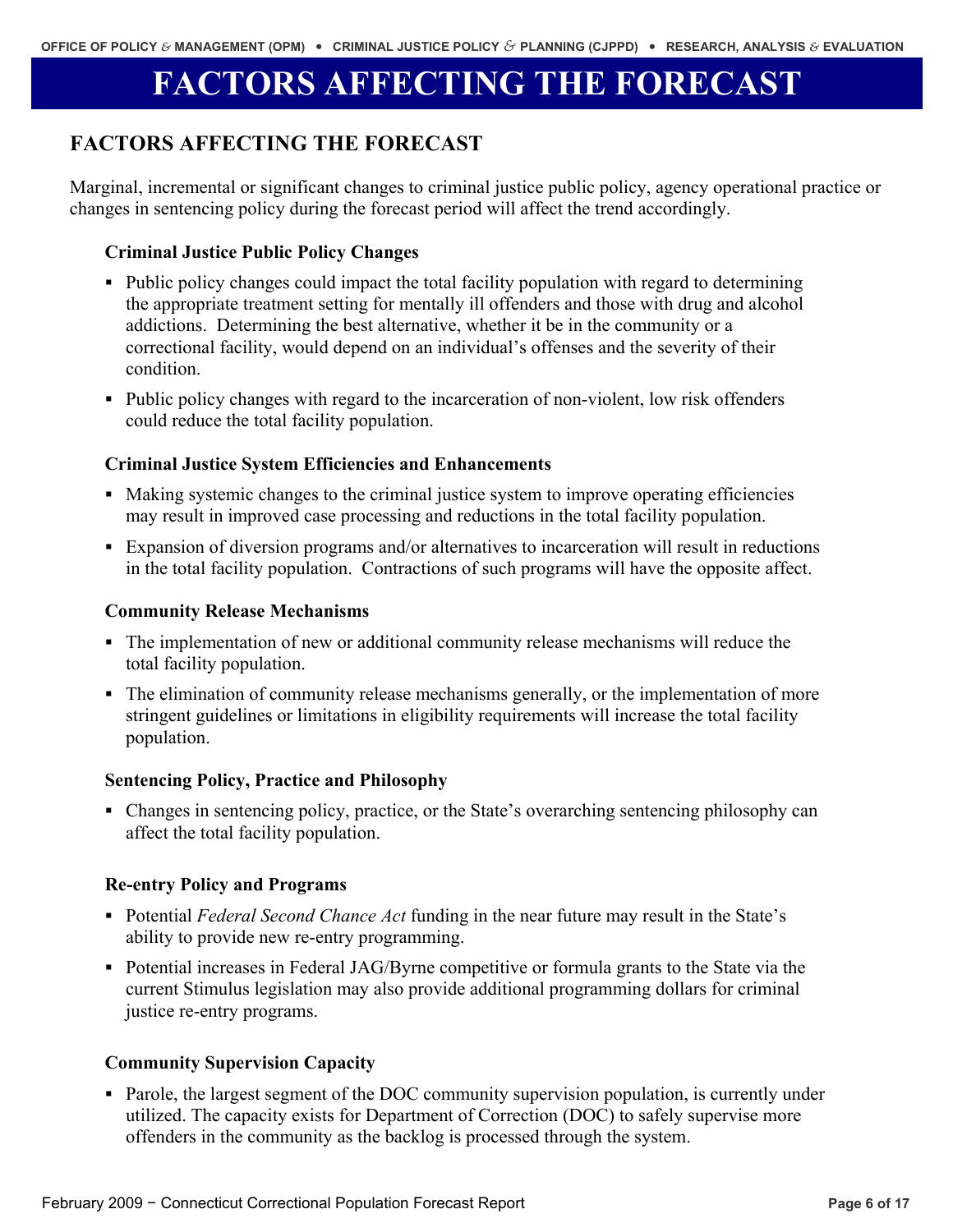# **FORECAST PERSPECTIVE**

#### **Historical Forecasts**

- A year ago, OPM predicted that the January 1, 2009 Department of Correction (DOC) total facility population would be 18,849. On this date, the actual population was 18,978, a difference of 129 offenders. Statistically, this prediction was highly accurate with a 0.7 percent difference.
- In October of 2008, OPM revised its total facility population forecast to account for the addition of resources that were added to assist in reducing a backlog created by the temporary parole ban for violent offenders. This revised 6 month forecast proved to be accurate within 2% with each month's population coming in at lower than predicted levels.

#### **The Forecast Process**

- Forecasts are a prediction about the future based upon past performance and are directly dependent upon the reasonableness of the underlying assumptions and the persistence of those assumptions into the future.
- The goal of the correctional population forecasting process is to improve the ability to estimate the effects of proposed practice, policy, and legislative changes and to provide stakeholders and decision-makers with information pertaining to the short-term and long-term consequences of any such changes.
- There are four general criteria for assessing the validity and reliability of a forecasting model: (1) shortterm accuracy (2) long term accuracy (3) value for proactive policy analysis and planning and (4) the extent to which the methodology provides insights into the underlying processes $1$ .
- Most importantly, the success of a forecasting process should not necessarily be determined by its predictive accuracy, but whether or not the methodology can explain the differences between the forecasted data and the actual results.
- The Monthly Correctional Population Indicator Report stands as a check and balance mechanism to monitor the validity of the forecasted population and the actual results on a regular basis.

#### **Forecast Assumptions**

 $\overline{a}$ 

- Current policy, practice and levels of service delivery in place at the time the forecast projection is made, will not change throughout the forecast period.
- Operational data used to support the forecast are accurate and reliable.

#### **Factors Affecting the Forecast Process**

- Statistical techniques/results may be tempered by applying anecdotal information, institutional knowledge and the collective judgment of those criminal justice professionals working directly with the data.
- The age and architecture of current criminal justice databases makes obtaining research oriented information and producing forecasts difficult.
- Forecast model complexity, and therefore the ability to test for sensitivity to a wide range of policy options, is completely dependent upon available data.

<span id="page-6-0"></span><sup>&</sup>lt;sup>1</sup> Gaes, Gerald G., Simon, Eric S., and Rhodes, William M. "20/20 Hindsight: Effectiveness of Simulating the Impact of Federal Sentencing Legislation on the Future Prison Population," THE PRISON JOURNAL (1993).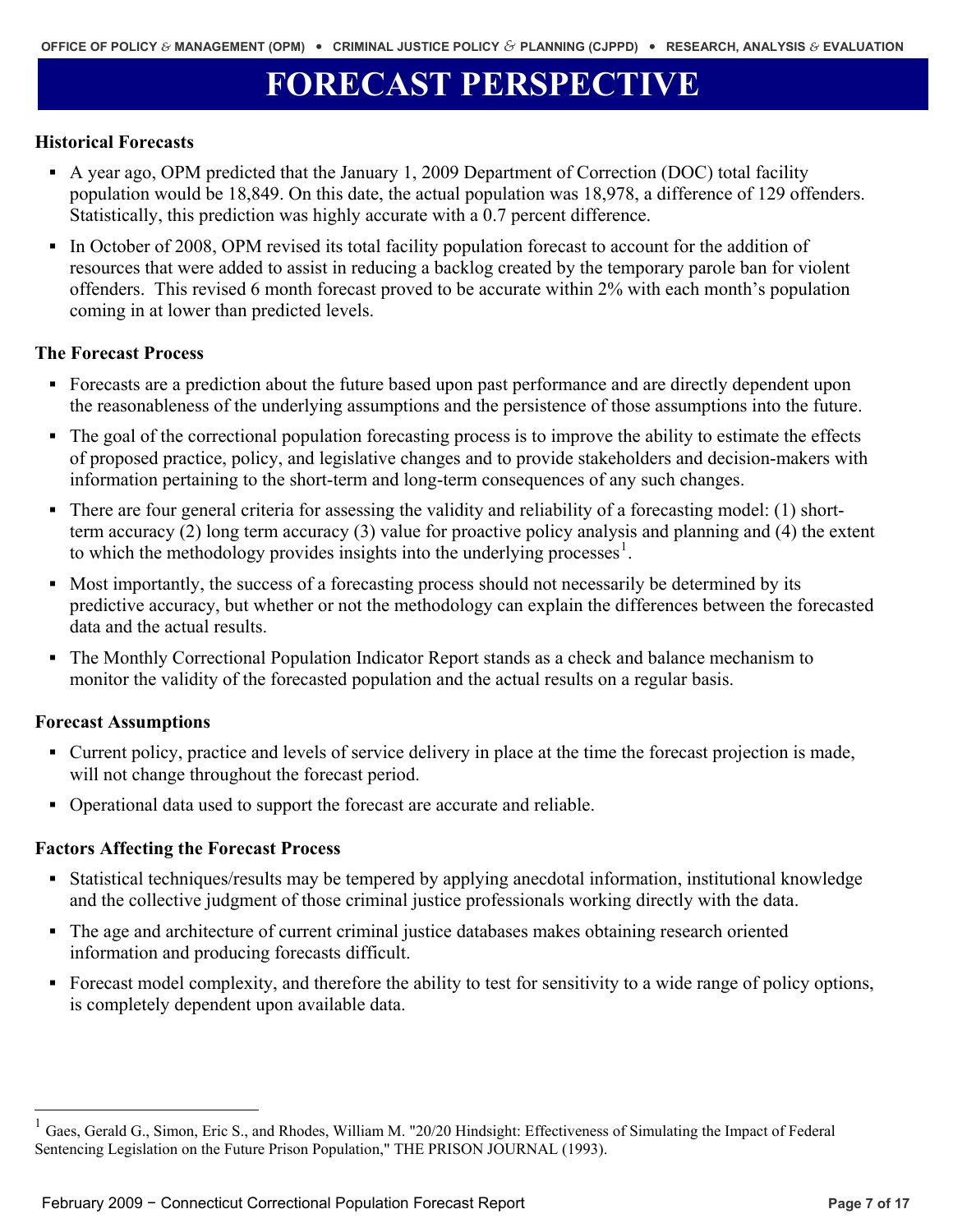# **MAJOR ACCOMPLISHMENTS / NEXT STEPS**

## **MAJOR ACCOMPLISHMENTS AND NEXT STEPS**

## **Major Accomplishments**

Over the past 2½ years, since the creation of the newly established Criminal Justice Policy and Planning Division, the Division has successfully:

- Established a network of research, operations and data professionals from key Criminal Justice agencies that meet monthly.
- Established the capability to access, monitor and/or receive data from key Criminal Justice information systems.
- Published 28 Months of Monthly Correctional Indicators Reports.
- Published 3 Annual correctional Population Forecast Reports and 3 Annual Connecticut Recidivism Studies; continually improving the methods used, building shared knowledge among its key Criminal Justice partners, and gaining more confidence in these resources.
- Developed an Input/Output system model of the Connecticut Criminal Justice System which balances within 1%.
- Developed a Short Term Forecast methodology with accuracy within 2%.
- Consulted with Dr. Pablo Martinez, a nationally recognized expert in the development of prison population forecasting methodologies from the Department of Criminal Justice, Texas State University (formerly the Director of Special Projects at the Texas Criminal Justice Policy Council). Dr. Martinez visited Connecticut to share his knowledge and expertise about applying these forecasting techniques to the Connecticut Criminal Justice System.
- Collaborated with academic partners on forecasting and research projects.
- Developed a new consensus-based recidivism methodology which aligns with national models, and has been successfully adopted by Connecticut criminal justice practitioners to help with future planning and forecasting initiatives.
- Analyzed a pool of recidivism offenders with Department of Correction (DOC) staff to test and evaluate a new risk assessment tool for more effectively targeting program services.

## **Next Steps**

The Criminal Justice Policy and Planning Division will:

- Continue to investigate, examine and apply a variety of forecasting tools and techniques to Connecticut correctional population data to test for accuracy and validity.
- Continue to refine the Input Output system model of the Connecticut Criminal Justice System (as presented in the Monthly Correctional Indicators Report).
- Continue working with Dr. Martinez to build a Connecticut prototype based upon the Texas disaggregated flow simulation model.
- Evaluate the adaptability of the Connecticut/Texas disaggregated flow simulation model to commercial off the shelf (COTS) simulation software presently used in a number of other states and jurisdictions.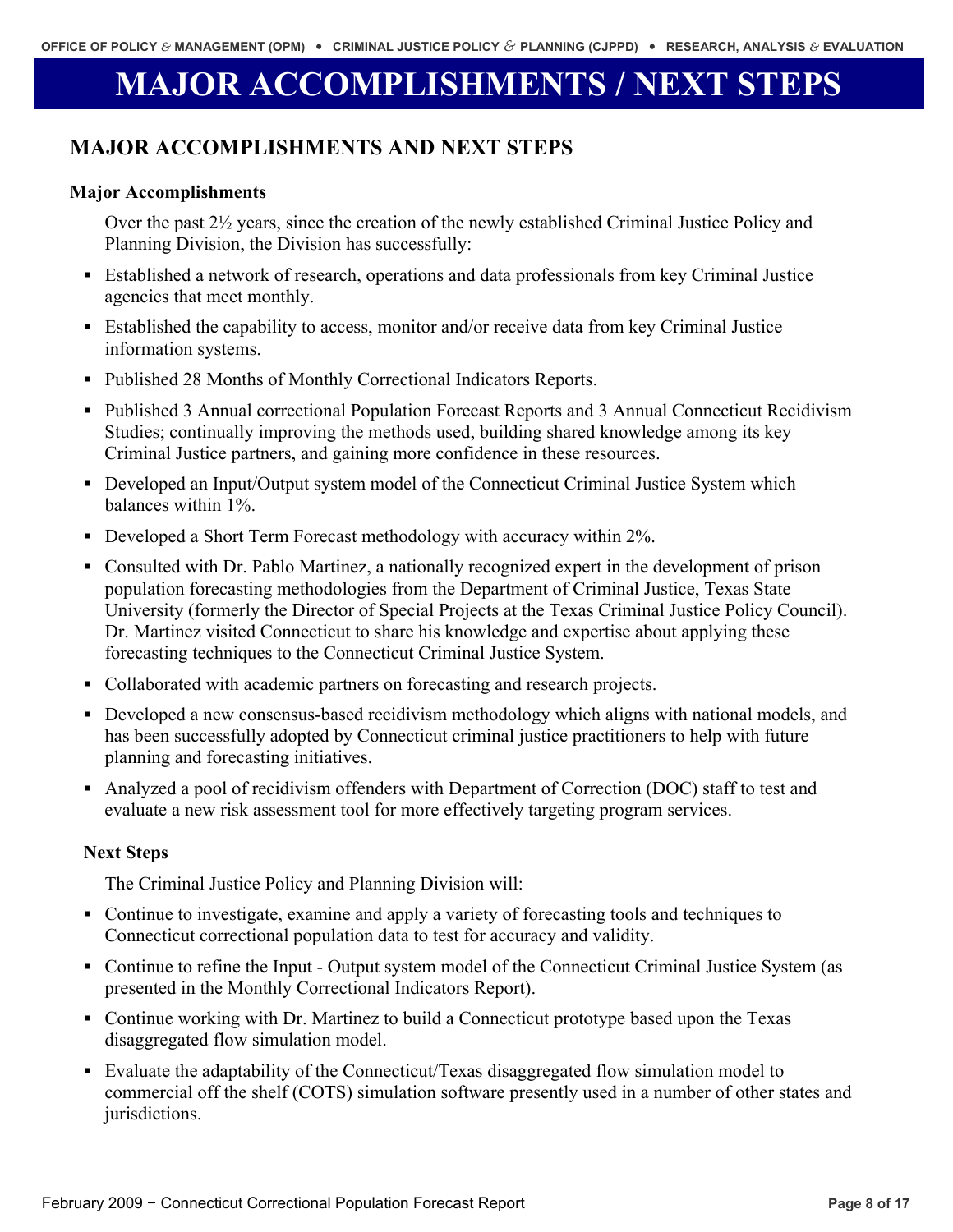# **APPENDIX 1: FORECAST METHODOLOGY**

## **FORECAST METHODOLOGY**

The 2009 prison population forecast is based on several assumptions drawn from an understanding of the objective conditions that drive the State's inmate population and historic trend data on prison population growth going back through the 1980s.

Excluding seasonal variations, Connecticut's prison population declined steadily during 2008. Between February 2008 and January 2009, the prison population fell from 19,894 to 18,971, a decline of over 900 prisoners. To a large degree, the drop in the State's prison population reflected a combination of factors including, a gradual reduction in a backlog of inmates whose releases were delayed following changes to the parole system in 2007 and 2008, steady improvements in the parole hearing process, increased efficiency in the use of pre-trial diversion programs and optimized facility population management.

Given these circumstances, CJPPD has projected that the State's prison population will remain stable or continue to decline over the next years, albeit at a more moderate pace. In order to model the prison population during this cycle, monthly rates of change in the prison population were analyzed for each year from 2000 through 2008. Among these years, we identified several years in which the prison population grew rapidly (+4%), several years in which it declined rapidly (-3%), or years in which the rate of growth or decline was relatively stable. Since we were attempting to model a period of slow growth or decline, data representing 12-month periods of modest population growth or decline were used. In particular, the periods between July though June for 2003-2004 and 2004-2005 met the criteria.

After analyzing changes in the prison population on a monthly and quarterly basis, data from 2003- 2004 and 2004-2005 and the first three quarters of 2007 were used to generate a table containing monthly rate of change estimates for the prison population. This table was used to introduce a seasonal component into CJPPD's one year's projection. The actual DOC population figure for February was used to produce a 2009 trend line.

The trend line was then analyzed to evaluate the projected maximum and minimum values of the prison population over the next year. Given regular seasonal changes in the prison population during the late autumn, the estimated rates of change during three months (August, November and December) were modified to reduce the volatility in the projected inmate population. The estimated prison population figures appear in the following table.

 $TATL T1 - DQCH$   $ATL T1$ 

| $I$ ABLE $I$ – DOC Total Facility Population One Year Projection |
|------------------------------------------------------------------|
| March 1, 2009 to February 1, 2010                                |
|                                                                  |

|            | 2010       |        |        |        |        |        |                   |        |        |        |                 |
|------------|------------|--------|--------|--------|--------|--------|-------------------|--------|--------|--------|-----------------|
| <b>MAR</b> | <b>APR</b> | MAY    | JUN    | JUL    | AUG    | SEP    | $OC^{\mathsf{T}}$ | NOV    | DEC    | JAN    | <b>CCD</b><br>ᄃ |
| 19.095     | 19.023     | 18.849 | 18.866 | 18,913 | 18.937 | 19.070 | 19.160            | 19.037 | 18,916 | 18,641 | 18,942          |

Based on this estimate the population should peak at 19,160 in October 2009 and 18,849 in May. The average monthly population in 2009, including actual population figures for January and February, will be 18,995.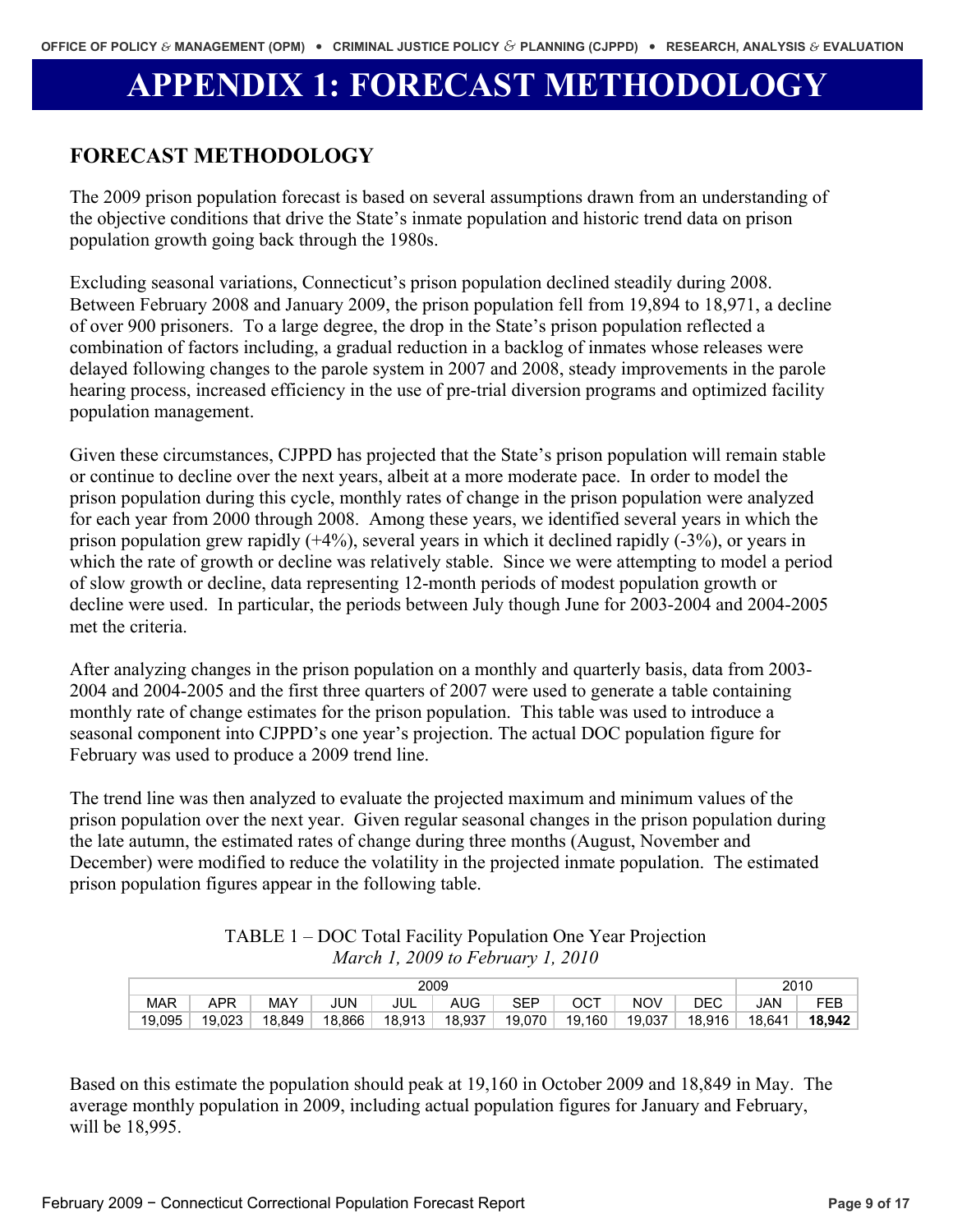# **APPENDIX 2: FORECASTS AROUND THE NATION**

## **FORECAST METHODS USED AROUND THE NATION**

The following table is informative because it reveals the variety of different methods currently used to forecast correctional populations in different state.

|                | Error Rate - Good (< 1.2%)       | $\times$                    |        |                           |            |                        | $\times$                  |          |                    |                |        |                |            |                       |                           |                |                   |                 |                |          |               |                       |                       |                |                       |                           |               |                |                |                       |               |          |                 |                                  |                 |          |                                  |
|----------------|----------------------------------|-----------------------------|--------|---------------------------|------------|------------------------|---------------------------|----------|--------------------|----------------|--------|----------------|------------|-----------------------|---------------------------|----------------|-------------------|-----------------|----------------|----------|---------------|-----------------------|-----------------------|----------------|-----------------------|---------------------------|---------------|----------------|----------------|-----------------------|---------------|----------|-----------------|----------------------------------|-----------------|----------|----------------------------------|
|                | Recidivating Population          |                             |        | $\times$                  | $\times$   | $\pmb{\times}$         | $\times$                  |          |                    | $\times$       |        | $\times$       | $\times$   |                       |                           | $\times$       | ×                 |                 |                |          |               |                       |                       | $\times$       |                       | $\times$                  |               |                |                | $\times$              | $\times$      | $\times$ | $\times$        | $\times$                         |                 |          |                                  |
|                | Community & Facility Pop.        |                             |        |                           |            | $\pmb{\times}$         | ×                         |          |                    |                |        |                |            |                       |                           |                | $\times$          | $\times$        | $\pmb{\times}$ | $\times$ |               |                       |                       | $\times$       | $\times$              | ×                         |               |                |                | $\times$              |               |          | ×               | $\times$                         |                 |          |                                  |
|                | 9qγT əznəftO                     |                             |        | $\times$                  |            | $\times$               | $\pmb{\times}$            | $\times$ |                    | $\times$       |        | $\times$       | $\times$   |                       |                           | $\times$       | $\pmb{\times}$    | $\times$        |                |          |               |                       |                       | $\times$       |                       | ×                         |               |                | $\times$       | $\times$              | $\times$      |          |                 | ×                                | ×               |          |                                  |
| Disagreggation | эрА                              |                             |        |                           |            | $\times$               | ×                         |          |                    |                |        |                |            |                       |                           |                | ×                 |                 |                |          |               |                       |                       |                |                       | ×                         |               |                | $\times$       | ×                     |               |          | $\times$        | $\times$                         |                 |          |                                  |
|                | Race                             |                             |        |                           |            |                        |                           |          |                    |                |        | $\times$       |            |                       |                           |                |                   |                 |                |          |               |                       |                       |                |                       | $\times$                  |               |                |                | $\times$              |               |          |                 |                                  |                 |          |                                  |
| Data           | Gender                           |                             |        |                           |            | $\times$               | $\times$                  | $\times$ |                    |                |        | $\times$       | $\geq$     |                       |                           |                | $\times$          | ×               | $\pmb{\times}$ | $\times$ |               |                       |                       | $\times$       |                       | ×                         |               |                |                | $\times$              |               |          | $\times$        | $\times$                         | $\times$        |          |                                  |
|                | Data - Intensive                 |                             |        |                           | $\times$   | $\times$               | $\pmb{\times}$            | $\times$ |                    |                |        | $\times$       |            |                       |                           | $\times$       |                   |                 |                | $\times$ |               |                       |                       | $\pmb{\times}$ | $\times$              |                           |               |                |                |                       | $\times$      |          |                 |                                  | $\times$        |          |                                  |
|                | Time - Intensive                 |                             |        |                           |            | $\times$               | $\times$                  | ×        |                    |                |        |                |            |                       |                           | $\times$       |                   | ×               |                |          |               |                       |                       | $\times$       |                       | ×                         |               |                |                |                       |               |          | $\pmb{\times}$  | $\times$                         |                 |          |                                  |
|                | Staff Time (Est Hours)           | 5                           |        |                           |            |                        | 200                       |          |                    | $\frac{8}{2}$  |        | 500            |            |                       |                           | S              |                   |                 |                |          |               |                       |                       | ₽              |                       | $^{100}$                  |               |                |                |                       | $\frac{0}{2}$ |          | $\frac{0}{2}$   |                                  | $\overline{00}$ |          |                                  |
|                | Cost - Ongoing (\$ thset)        |                             |        | $\frac{8}{10}$            |            |                        |                           |          |                    |                |        |                |            |                       |                           | 50             |                   |                 |                |          |               |                       |                       | 25             |                       | 79                        |               |                |                |                       |               |          |                 |                                  | 5               |          |                                  |
| £<br>liqu      | Cost - Initial (\$ thsds)        |                             |        | $\frac{8}{1}$             |            | °,                     |                           |          |                    |                |        |                |            |                       |                           | ន              |                   |                 |                |          |               |                       |                       | 25             |                       | $\infty$                  |               |                |                |                       |               |          | $\ddot{ }$      |                                  | ສ               |          |                                  |
|                | Cost - Low                       | $\times$                    |        |                           |            | $\times$               | $\times$                  |          | $\pmb{\times}$     | $\pmb{\times}$ |        | $\pmb{\times}$ |            |                       |                           |                |                   |                 |                |          |               |                       |                       |                | ×                     |                           |               |                |                |                       |               |          | ×               |                                  |                 |          |                                  |
|                | Cost - High                      |                             |        |                           |            |                        |                           |          |                    |                |        |                |            |                       |                           | ×              |                   |                 |                |          |               |                       |                       | ×              |                       | ×                         |               |                |                |                       |               |          |                 |                                  |                 |          |                                  |
|                |                                  |                             |        |                           |            |                        |                           |          |                    |                |        |                |            |                       |                           |                |                   |                 |                |          |               |                       |                       |                |                       |                           |               |                |                |                       |               |          |                 |                                  |                 |          |                                  |
| Method         | looT                             | Syst<br>Static<br>Excel for |        | Prophet                   |            | Martinez<br>ة<br>Excel | Dr. Martinez<br>Excel     |          | Excel Dr. Martinez | MAPE           |        | Excel          |            | Dr Matinez<br>Prophet |                           | <b>GOON</b>    |                   |                 |                |          |               |                       |                       |                | Excel Dr. Martinez    | Expensive<br>Complex,     |               |                | Prophet        |                       |               |          | Eview           |                                  |                 |          |                                  |
|                | Years current method used        |                             |        | 10                        |            |                        |                           |          |                    | 5              |        | $\overline{6}$ |            |                       |                           |                |                   |                 |                |          |               |                       |                       |                |                       |                           |               |                |                |                       |               |          |                 |                                  |                 |          |                                  |
|                | Disaggregate Flow Model          | ₽                           |        |                           |            | LΩ.<br>$\pmb{\times}$  | $\pmb{\times}$            |          |                    |                |        | $\times$       |            | ×                     |                           | 20             |                   |                 |                |          |               |                       |                       |                |                       |                           |               |                |                |                       |               |          | $\times$        | $\overline{a}$<br>$\pmb{\times}$ |                 |          |                                  |
|                | Isoitaitst2 \IsoitamedtaM        | ×                           |        |                           |            |                        | ×                         | ×        |                    |                |        |                |            |                       |                           |                |                   | ×               |                |          |               |                       |                       |                |                       |                           |               |                |                |                       |               |          | $\times$        |                                  |                 |          |                                  |
|                | Simulation Model                 |                             |        | $\times$                  | $\times$   | $\times$               | ×                         |          |                    |                |        | $\times$       | $\times$   | $\pmb{\times}$        | $\times$                  |                | $\times$ $\times$ | ×               |                | $\times$ |               |                       |                       | $\times$       | $\boldsymbol{\times}$ | $\times$                  |               |                | $\pmb{\times}$ | $\times$              |               | $\times$ | $\times$        |                                  | ×               |          |                                  |
|                | Policy tool                      |                             |        |                           |            | $\times$               | $\times$                  |          |                    |                |        | $\times$       |            |                       |                           | $\times$       |                   |                 |                |          |               |                       |                       | $\times$       |                       |                           |               |                | $\times$       |                       |               |          |                 |                                  | $\times$        |          |                                  |
| Uses           | Budget Planning/ Staffing        |                             |        | $\times$                  |            | $\times$               | ×                         | $\times$ |                    |                |        | $\times$       |            | $\times$              | $\times$                  | ×              |                   |                 |                | ×        |               |                       |                       | ×              | ×                     |                           |               |                |                |                       |               |          | $\times$        | $\times$                         | $\pmb{\times}$  |          | $\times$                         |
| Primary        | Project capacity/beds            |                             |        |                           | $\times$   | ×                      | ×                         | ×        |                    |                |        |                |            |                       | $\times$                  | ×              | ×                 | ×               | $\times$       | $\times$ |               |                       |                       | ×              | ×                     | $\boldsymbol{\mathsf{x}}$ |               | $\times$       | $\times$       | ×                     |               |          | ×               | ×                                | ×               |          |                                  |
|                | <b>Slute Report/Tool Useful?</b> | $\pmb{\times}$              |        | $\times$                  | ×          | $\times$               | ×                         |          |                    |                |        | ×              | $\times$   |                       |                           | $\times$       | $\pmb{\times}$    | $\pmb{\times}$  |                |          |               |                       |                       | ×              | ×                     |                           |               | $\times$       | ×              |                       |               | ×        | $\times$        | $\times$                         | ×               |          |                                  |
|                | milt effeving                    |                             |        | $\boldsymbol{\mathsf{x}}$ |            |                        |                           |          |                    |                |        |                |            | $\times$              | $\boldsymbol{\mathsf{x}}$ |                |                   |                 |                | ×        |               |                       |                       |                | ×                     | $\times$                  |               |                | $\times$       |                       |               |          |                 |                                  |                 |          |                                  |
|                | Commission                       |                             |        |                           |            |                        |                           |          |                    |                |        |                |            |                       |                           |                |                   |                 |                |          |               |                       |                       |                | $\times$              | $\times$                  |               |                |                |                       |               |          |                 |                                  |                 |          |                                  |
| £              | <b>YonepA</b> stat&              |                             |        |                           | ×          | $\times$               | $\pmb{\times}$            | ×        |                    |                |        |                |            |                       |                           | ×              | ×                 | ×               | $\times$       |          |               |                       |                       |                |                       |                           |               | $\times$       |                | $\times$              | $\times$      | ×        | ×               | ×                                | ×               |          |                                  |
| Does I<br>Who  | Shoqon aint aoob on W            | DОС                         | DOC    | ₹                         | pod        | SdO                    | OPM<br>SAC                |          |                    | poc            | poc    | <b>CJJP</b>    | <b>OSS</b> | Ψſ                    | <b>DOC</b>                | <b>DOC</b>     | <b>DOC</b>        | COO             | ood            |          | poc           | poc                   | <b>SPAC</b>           | COO            | CJRC<br>DOC           |                           |               | poc            | ₹              | roa                   | poc           | ood      | ood             | <b>CFC</b>                       | Srog            | S&A      | FBOP                             |
|                | <b>Snoits Sings</b> of Jametion? |                             |        |                           | ×          | $\pmb{\times}$         | $\times$                  |          |                    | $\times$       |        |                |            |                       | $\times$                  | $\times$       | ×                 | ×               |                |          |               |                       |                       |                |                       |                           |               |                |                |                       |               |          |                 |                                  |                 |          |                                  |
|                | Max. Years Projected             | ₽                           |        |                           | 5          |                        |                           |          |                    | 25             |        | 위우             |            |                       |                           | 992            |                   | ٥,              | ∾∣ാ            |          |               |                       |                       | 유우             |                       |                           |               |                |                | $\frac{2}{5}$ ს       |               | 위우       |                 | 5                                | $\overline{0}$  |          |                                  |
|                | bebeen aA                        | $\times$                    |        |                           |            |                        | ×                         |          |                    |                |        |                |            | $\times$              | $\times$                  |                |                   | ×               |                |          | ×             | $\times$              |                       |                |                       |                           |               |                |                |                       |               |          |                 |                                  |                 |          |                                  |
| Frequency      | <b>Isunnaid</b>                  |                             |        |                           |            |                        |                           |          |                    |                |        |                |            |                       |                           |                |                   | $\times$        |                | $\times$ |               |                       |                       |                |                       |                           |               |                | ×              | $\boldsymbol{\times}$ |               |          |                 |                                  | $\pmb{\times}$  | $\times$ |                                  |
|                | <b>l</b> sunnA                   |                             |        |                           |            | $\times$               | $\times$                  | ×        |                    |                |        |                | $\times$   |                       |                           |                |                   |                 | $\times$       |          |               |                       |                       |                |                       | $\times$                  |               |                |                |                       |               |          |                 |                                  |                 |          |                                  |
|                | Produce Forecast Report          | $\times$                    |        | $\times$                  | $\times$   | $\pmb{\times}$         | $\pmb{\times}$            | $\times$ |                    | $\times$       |        | ×              | ×          |                       | $\pmb{\times}$            | $\pmb{\times}$ | $\pmb{\times}$    | $\pmb{\times}$  | $\pmb{\times}$ | $\times$ |               |                       |                       | $\times$       | $\times$              | ×                         |               | $\pmb{\times}$ | $\pmb{\times}$ | $\pmb{\times}$        | $\times$      | $\times$ | $\pmb{\times}$  | $\times$                         | ×               |          |                                  |
|                | SAC Survey                       |                             |        |                           |            |                        |                           | ×        |                    |                |        |                |            |                       |                           |                |                   |                 |                |          |               |                       |                       | $\times$       | ×                     | ×                         |               |                |                |                       |               |          |                 |                                  |                 |          |                                  |
|                | ASCA Survey                      | $\times$                    |        |                           |            |                        |                           |          |                    |                |        |                |            |                       |                           | $\times$       |                   |                 |                |          |               |                       |                       |                | $\times$              |                           |               |                |                |                       |               |          |                 | $\times$                         |                 |          |                                  |
|                | Jurisdiction                     | Alabama                     | Naska* | Arkansas                  | California | obeior.                | Connecticut*<br>Delaware* |          | *iiewali           |                |        |                | kansas     | <b>Kantucky</b>       | Vlassachusetts            | Michigan       | Minnesota         | <b>Aissouri</b> | Aontana        | levada   | Jew Hampshire | <b>Jew York State</b> | <b>Vorth Carolina</b> |                | <b>Dklahoma</b>       | ennsylvania               | khode Island* | South Carolina | ennessee       |                       |               | /ermont' | <i>lirginia</i> | Vashington                       | Vest Virginia   | "Nyoming | Federal Bureau of Prisons (FBOP) |
|                |                                  |                             |        |                           |            |                        |                           |          |                    | daho           | linois | pwo            |            |                       |                           |                |                   |                 |                |          |               |                       |                       | Ohio           |                       |                           |               |                |                | Texas                 | rtah          |          |                 |                                  |                 |          |                                  |

\* *Unified prison systems*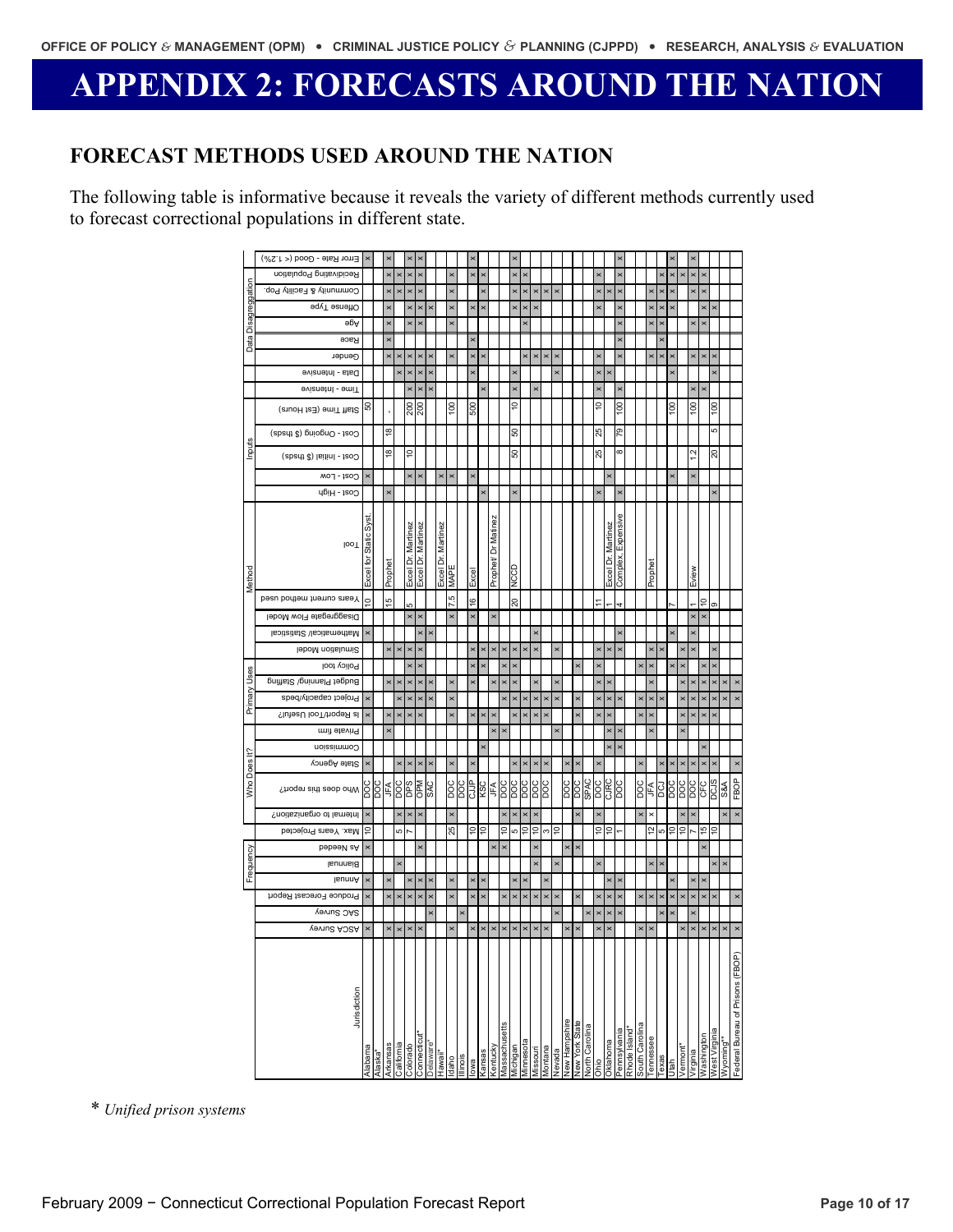# **APPENDIX 3: COMMUNITY SUPERVISION**

## **TYPES OF COMMUNITY SUPERVISION IN CONNECTICUT**

Below are the various post-prison or alternative community supervision release types; their releasing authority; offender eligibility requirements and who they are supervised by.

| Who decides if<br>released to<br>community?                                                     | <b>Types of</b><br><b>Release</b>              | <b>Defintion</b>                                                                                                                                                                                                                                                                                                                                                                                        |
|-------------------------------------------------------------------------------------------------|------------------------------------------------|---------------------------------------------------------------------------------------------------------------------------------------------------------------------------------------------------------------------------------------------------------------------------------------------------------------------------------------------------------------------------------------------------------|
|                                                                                                 | <b>Transitional</b><br><b>Supervision (TS)</b> | Inmates with sentences of two years or less are eligible to be released on<br>TS after serving 50% of their sentence. The DOC provides supervision<br>and case management through its Parole and Community Services Unit<br>for offenders on TS status.                                                                                                                                                 |
| <b>Department of</b><br><b>Correction (DOC)</b>                                                 | <b>Halfway House</b><br>(HWH)                  | Inmates can become eligible to live in a halfway house if they have been<br>voted to parole or are within 18 months of their release date. Halfway<br>houses provide offenders with structured programs and supervision to<br>help them obtain employment, housing, education, or residential<br>substance abuse treatment.                                                                             |
| <b>Supervised by DOC</b><br><b>Parole Officers</b>                                              | Furlough                                       | The authority to place offenders on 30 day re-entry furloughs has been<br>revoked by statute with the following exceptions: to visit a dying relative or<br>to a relative's funeral; to receive medical services not otherwise available;<br>or for an employment opportunity or job interview.                                                                                                         |
|                                                                                                 | <b>Transitional</b><br><b>Placement</b>        | After a successful term in a halfway house, inmates can be transferred to<br>an approved community placement or private residence.                                                                                                                                                                                                                                                                      |
| <b>Board of Pardons</b>                                                                         | Parole                                         | Inmates serving sentences greater than two years may be eligible for<br>parole. Offenders convicted of non-violent crimes can become eligible<br>after serving 50% of their sentences and offenders convicted of violent<br>crimes can become eligible after serving 85% of their sentences. The<br>parollee must comply with the imposed conditions of parole; violators may<br>be remanded to prison. |
| and Parole<br>(BOPP)                                                                            | <b>Transfer Parole</b>                         | An offender can be released to transfer parole 18 months prior to his or<br>her voted to parole date. Offenders on transfer parole are placed under<br>the same or, in some cases, stricter supervision conditions than offenders<br>on parole.                                                                                                                                                         |
| <b>Supervised by DOC</b><br><b>Parole Officers</b>                                              | <b>Special Parole</b>                          | Special parole is a mandatory, court-imposed period of parole following<br>the completion of a sentence. If an inmate violates special parole, he or<br>she may be remanded to prison for the remainder of the sentence. In<br>general, special parole is reserved for high-risk offenders.                                                                                                             |
| <b>Judicial Branch's</b><br><b>Court Support</b><br><b>Services Division</b><br>(CSSD) / Courts | <b>Probation</b>                               | Probation is a mandatory, court-imposed period of supervision that allows<br>a defendant to forego incarceration. Instead, the offender is subject to<br>specific conditions of supervision (paying a fine, doing community service,<br>attending a drug treatment program, etc.).                                                                                                                      |
| <b>Supervised by CSSD</b><br><b>Probation Officers</b>                                          | <b>Split Sentence</b><br>Probation             | A mandatory, court-imposed period of period of supervision following DOC<br>sentence completion. If an offender violates split sentence probation, her<br>or she may be remanded to court.                                                                                                                                                                                                              |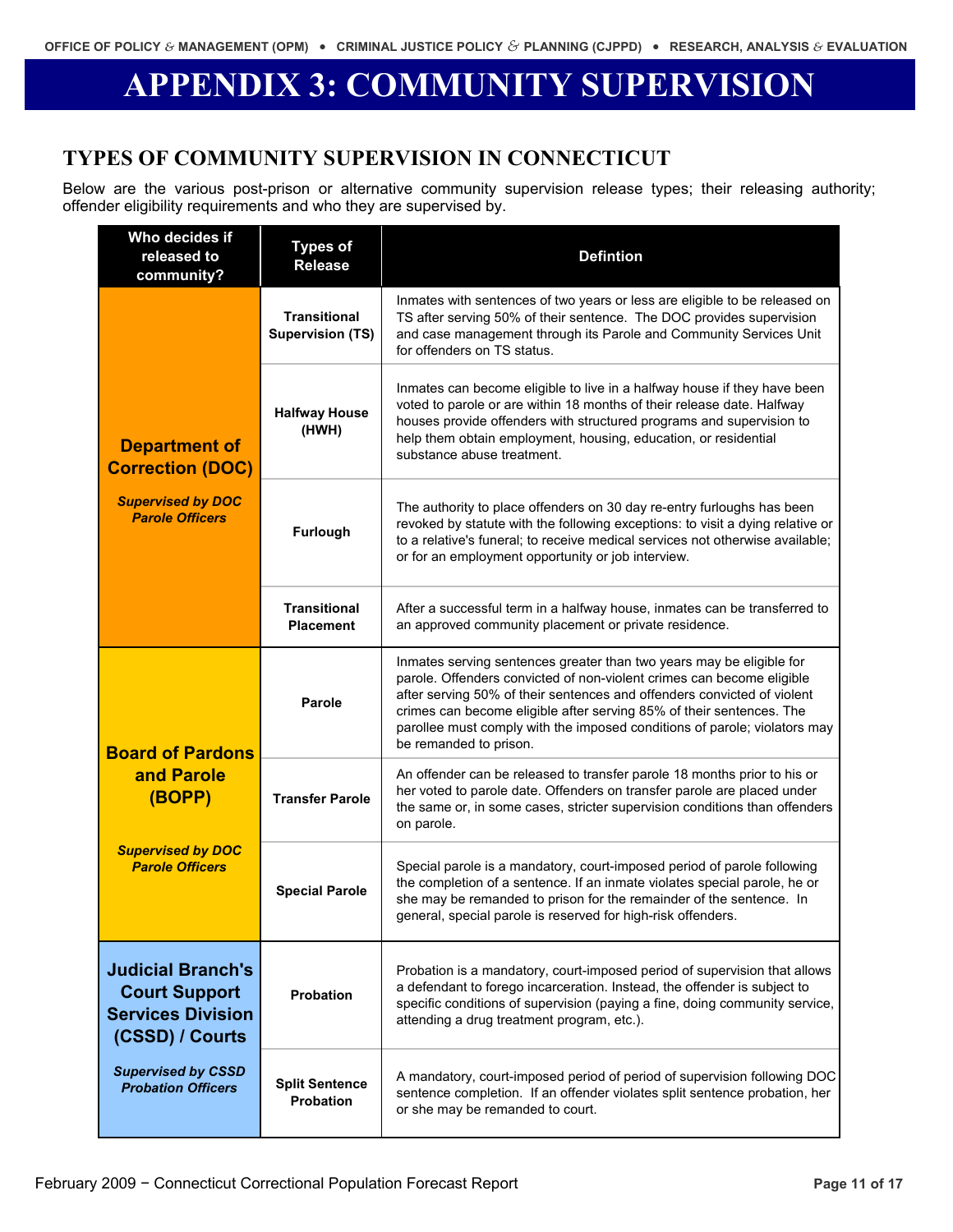# **APPENDIX 4: BIBLIOGRAPHY**

## **BIBLIOGRAPHY OF STATE POPULATION FORECAST REPORTS**

California - James Atkinson. "Spring 2008 Adult Population Projections" Pgs. 11-14. California Department of Corrections and Rehabilitation.

http://www.cdcr.ca.gov/Reports\_Research/Offender\_Information\_Services\_Branch/Projections/S08Pub.pdf

Colorado - Kristi Rosten. "Comparison of 2007 Prison Population Projections" Pgs. 1-8. Colorado Department of Corrections.<http://www.doc.state.co.us/Statistics/pdfs/Projections/2007%20Complete.pdf>

Idaho- Gregory Sali. "Annual Statistical Report". Pg 1-36. Idaho Department of Corrections. <http://www.idoc.idaho.gov/facts/AnStatRpt08.pdf>

Iowa - Paul Stageberg PhD., Laura Roeder-Grubb, Geneva Adkins. "Iowa Prison Population Forecast: FY 2007-2017" Pgs. 1-37. Iowa Department of Human Rights Division of Criminal and Juvenile Justice Planning. <http://www.state.ia.us/government/dhr/cjjp/images/pdf/Forecast2007.pdf>

Kansas - Kunlun Chang, Fengfang Lu, Helen Pedigo. "Fiscal Year 2009 Adult Inmate Prison Population Projections" Pgs. 1-51. Kansas Sentencing Commission.<http://www.accesskansas.org/ksc/documents/09proj-report.pdf>

Louisiana - Wendy Naro. "Ten-Year Adult Secure Population Projection 2002-2012" Pgs. 1-32. Louisiana Department of Public Safety and Corrections. [http://www.doc.louisiana.gov/files/stats/AdultPopulationProjection\(REPORT\).pdf](http://www.doc.louisiana.gov/files/stats/AdultPopulationProjection(REPORT).pdf)

Minnesota - Grant Dewe. "Minnesota Prison Population Projections: Fiscal Year 2006 Report" Minnesota Department of Corrections. Pgs. 10-19.<http://www.doc.state.mn.us/documents/ProjectionsReport-FY06.pdf>

Nevada - Howard Skolnik. "Statistical Abstract: Fiscal Year 2007" Pgs. 12-15 Nevada Department of Corrections. <http://www.doc.nv.gov/stats/annual/fy2007.pdf>

North Carolina - "Current Population Projections: Fiscal Year 2005/06 to Fiscal Year 2014/2015" Pgs. 1-6. North Carolina Sentencing and Policy Advisory Commission. <http://www.nccourts.org/spac/documents/2006populationprojections.pdf>

Ohio - Brian Martin. "Ohio Prison Population Projections and Intake Estimates FY 2008 - FY 2016" Pgs. 1-7. Bureau of Research Office of Policy and Offender Research, Ohio Department of Corrections. [http://www.drc.state.oh.us/web/Reports/proj\\_june2007.pdf](http://www.drc.state.oh.us/web/Reports/proj_june2007.pdf)

Oregon - Gary Weeks. "Oregon Corrections Populations Forecast" Pgs. 13-18. Department of Administrative Services. <http://www.oregon.gov/DAS/OEA/docs/prison/prison0403.pdf>

Tennessee - Linda M. Nutt Ph.D., Cynthia Taylor. "Future Felon Population of the State of Tennessee FY 2007-2008: FY 2007-2019 Felon Population Projections" Pgs. 8-11. Tennessee Department of Corrections. <http://www.state.tn.us/correction/pdf/pop-proj08.pdf>

West Virginia - J. Norbert Federspiel, Deborah M. Huck, Laura N. Hutzel, Wendy p. Naro. "Correctional Population Forecast 2000-2010: A study of the State's Prison Population" Pgs. 1-31. West Virginia Division of Criminal Justice Services in conjunction with the Criminal Justice Statistical Analysis Center and Georgetown University Institute on Crime, Justice and Corrections. <http://www.wvdcjs.com/statsanalysis/publications/correctionsforecast.pdf>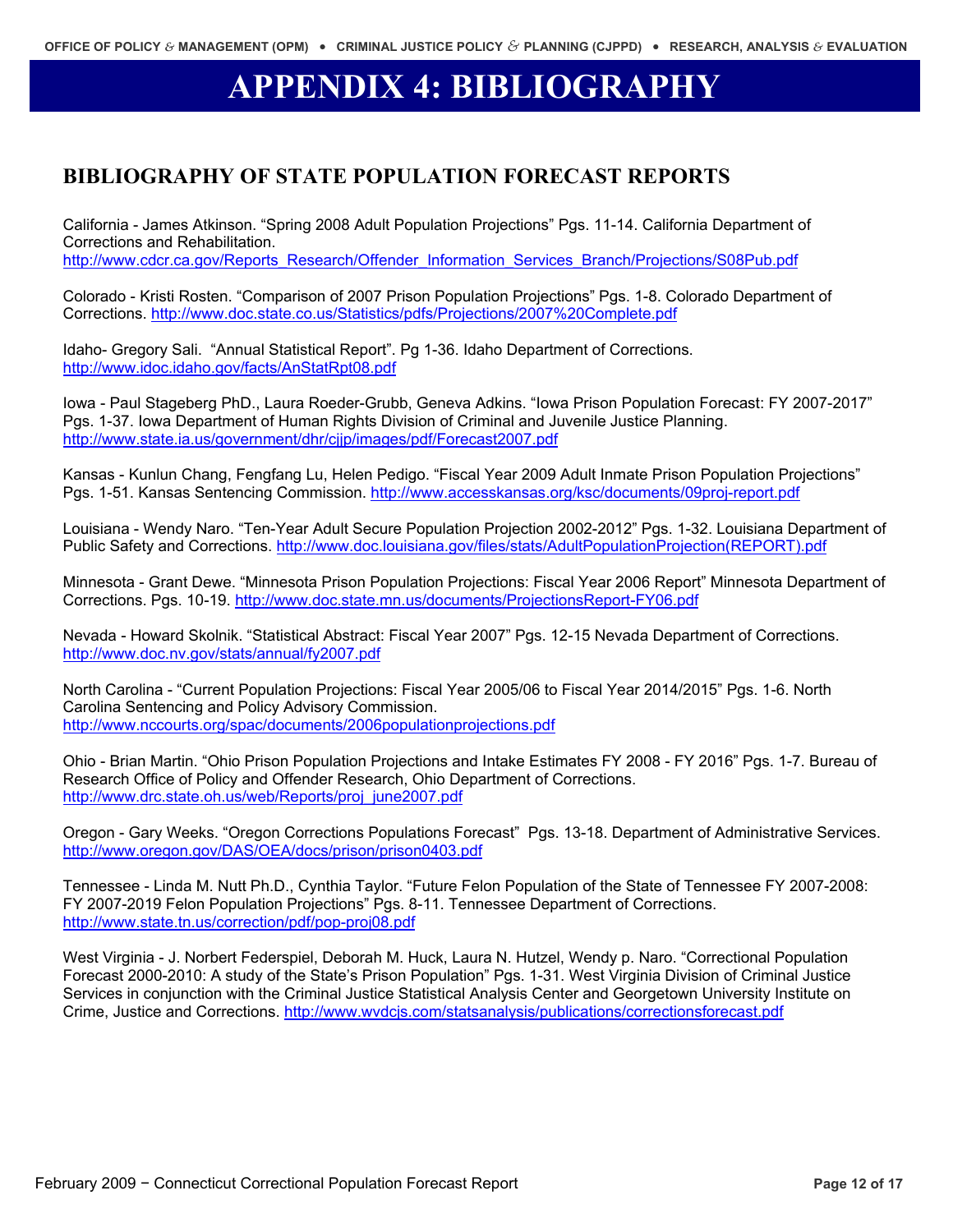# **APPENDIX 5: TIMELINE OF EVENTS**

2008 "Home Invasion" law created with 10 year mandatory minimum prison sentence and enhanced statute for all burglaries at night (PA 08-1); full time parole board instituted and granting of paroles by administrative review eliminated effective July 1, 2008; secure video-conferencing for parole hearings; furlough limited to employment or for interview for employment; also effective from passage the establishment of a committee to study incentives to municipalities to allow siting of community-based facilities such as halfway houses; supervised diversionary program for persons with psychiatric disabilities created.

In addition, Public Act 08-51, *An Act Concerning Persistent Dangerous Felony Offenders And Providing Additional Resources To The Criminal Justice System*, sets minimum penalties for persistent dangerous felony offenders and, in some instances, increases the maximum penalties for these offenders. The bill also appropriates FY 09 funds, in the approximate amount of \$10 million, to various state agencies to carry out criminal-justice related activities. The current fiscal situation may affect the timetable as to when these funds may actually be distributed.

- 2007 The Connecticut Sentencing Task Force was created (PA 06-193) to review Connecticut criminal justice and sentencing policies and laws; and make recommendations to create a more just, effective and efficient system of criminal sentencing. In July 2007, ban on parole releases following Cheshire home invasion.
- 2006 On July 1, 2006, the Criminal Justice Policy & Planning Division was created within the Office of Policy and Management (OPM) and tasked with developing a plan to promote a more effective and cohesive state criminal justice system (PA 05-249).
- 2005 By November 2005, all 500 out-of-state inmates were returned to Connecticut and the Virginia DOC contract was allowed to expire. Invested \$13 million directly to DOC and CSSD for specific initiatives (PA 04-216) as outlined in the comprehensive offender re-entry strategy.
- 2004 Board of Pardons and Paroles (BOPP) created to consolidate the Board of Parole and the Board of Pardons; and transferred Parole board authority for parole supervision to DOC. DOC/CSSD required to reduce technical violations by 20% for parole and probation re-admissions to prison; and increased furlough period from 15 to 30 days (PA 04-234). In July 2004, DOC ordered by Governor Rell to bring all inmates transferred out-of-state back into Connecticut's DOC facilities. Develop a comprehensive offender re-entry strategy intended to control prison overcrowding, assist offenders as they transition from prison to the community; protecting public safety; and supporting victims' rights.
- 2003 New Legislation?? The Board of Parole and the Board of Pardons were merged into DOC. The Pardons Board was already under DOC for "administrative purposes only" (PA 03-06). Increased DOC authorization to transfer an additional 2,000 inmates for a total out-of-state contract of 2,500 beds only in fiscal years 2004 and 2005 (PA 03-6).
- 2001 Drug dealer mandatory minimums lifted in certain cases allowing judges expanded authority to depart "for good cause" from presumptive sentencing for certain drug sale offenses (PA 01-99), effective July 1, 2001.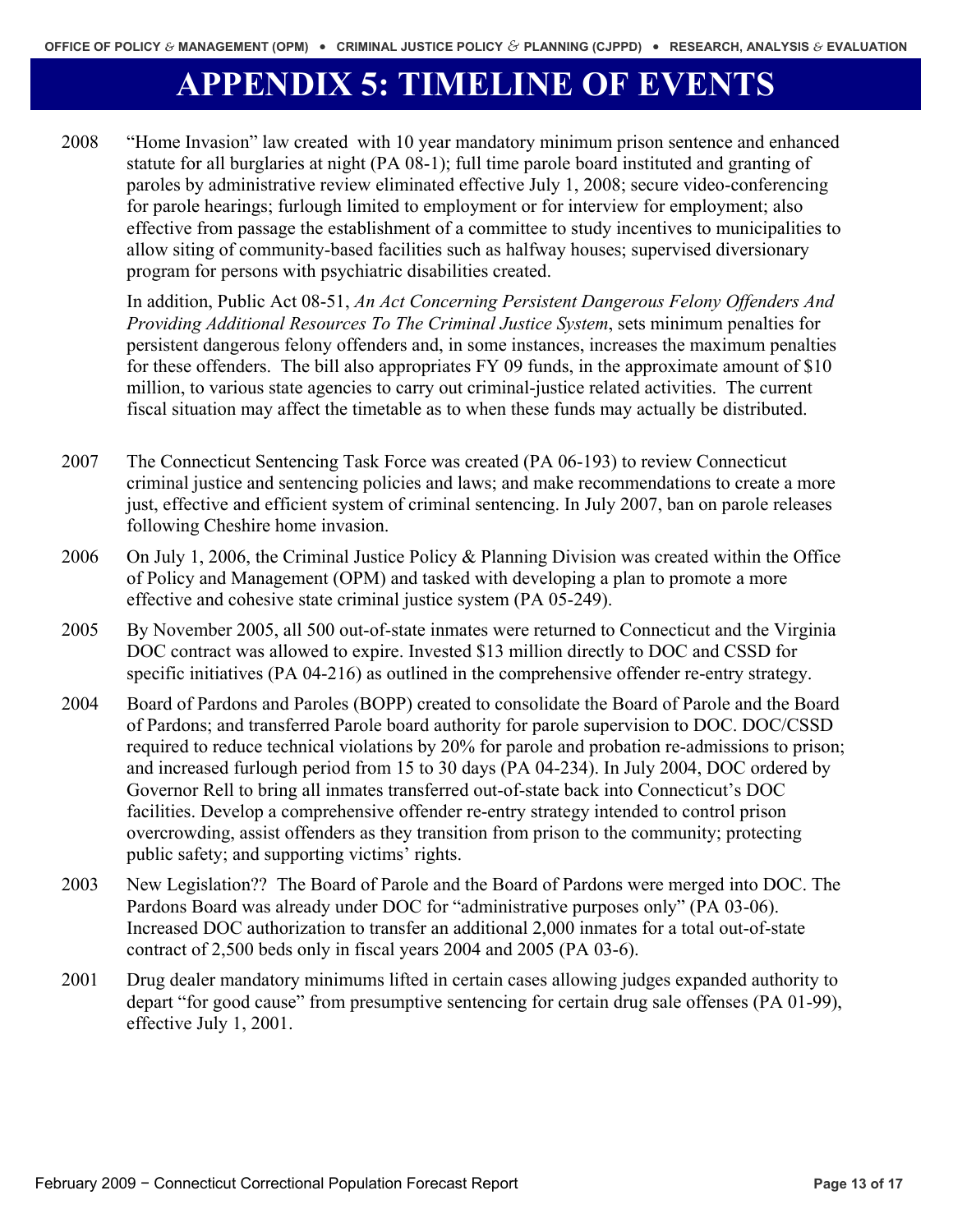# **APPENDIX 5: TIMELINE OF EVENTS** *(continued)*

- 1999 CT Supreme Court ruled "good time" abolished. Extended Supervision Parole (ESP) created; time served at 95%. Connecticut transferred 484 offenders to Virginia DOC (Wallens Ridge maximum security prison) under one-year, renewable contract. Court Support Services Division (CSSD) created to consolidate Office of Adult Probation, Office of Alternative Sanctions, Office of the Bail Commissioner, and the Family Division, and the Juvenile Detention Services Division. "Zero Tolerance" program created, effective from passage May 27, 1999 (PA 99-34). (PA 99-255) modified drunk driving laws effective October 1, 1999: increases standard for blood-alcohol content, penalties for second and subsequent drunk driving convictions and fines; requires participation in pretrial alcohol education program and increases fee from \$425 to \$600; and requires courts to report drunk driving convictions to the motor vehicle commissioner to suspend licenses for convictions.
- 1998 Special Parole enacted for an individual convicted of any offense committed after September 30, 1998; act effective October 1, 1998 (PA 98-234).
- 1997 criminal penalties increased for "persistent operating under the influence felony offenders (PA 97-291) effective October 1, 1997;"
- 1996 DOC completed the 10-year prison expansion project: 12 new prisons constructed; 13 existing facilities renovated to increase capacity levels; almost 10,000 new beds added, and increased capacity limit to almost 15,000.
- 1995 "Truth in Sentencing" increased time served for "serious, violent" offenders to 85% of courtimposed sentences prior to eligibility for parole (PA 95-255) with effective date not later than July 1, 1996. A series of anti-crime laws (21 different public acts) added new crimes, increased penalties, and limited offenders eligible for AIP. DOC authorized to transfer up to 500 inmates (PA 95-229) through contracts for confinement with out-of-state, public or private correctional agencies. Emergency release and prison capacity laws repealed "Omnibus Crime Act" (PA 95- 152). (PA 95-189) establishes Board of Parole effective July1, 1995 and added a provision for establishing, developing and maintaining non-institutional community-based programs.
- 1994 "Good time" opinion from Attorney General; DOC completed prison expansion project (1996?); the AIP programs created in 1989 made permanent (PA 94-128). Eligibility standards remained the same since the law's inception; Board of Parole made an independent agency effective July 1, 1994 (PA 94-183), prior to this it was an autonomous body within DOC; effective October 1, 1994 maximum prison term a court may impose under the persistent dangerous felony offender law is increase, makes anyone convicted of an offense committed with a firearm within 1,500 feet of a public or private elementary or secondary school ineligible for parole (PA 94-37), and requires, rather than allows, a court to impose an enhanced sentence if it determines the public interest would best be served by such sentence.
- 1993 SHR program abolished. Increased time served to 50% of court-imposed sentences prior to eligibility for parole. Increased time served to 100% either in prison or on parole of courtimposed sentences. (Phase-in PA 90-261). Parole supervision transferred from DOC to BOP made an independent agency (PA 93-219) with discretionary release authority for inmates serving more than 2 years.
- 1992 Increased time served to 40% of court-imposed sentences prior to eligibility for parole (Phasein PA 90-261)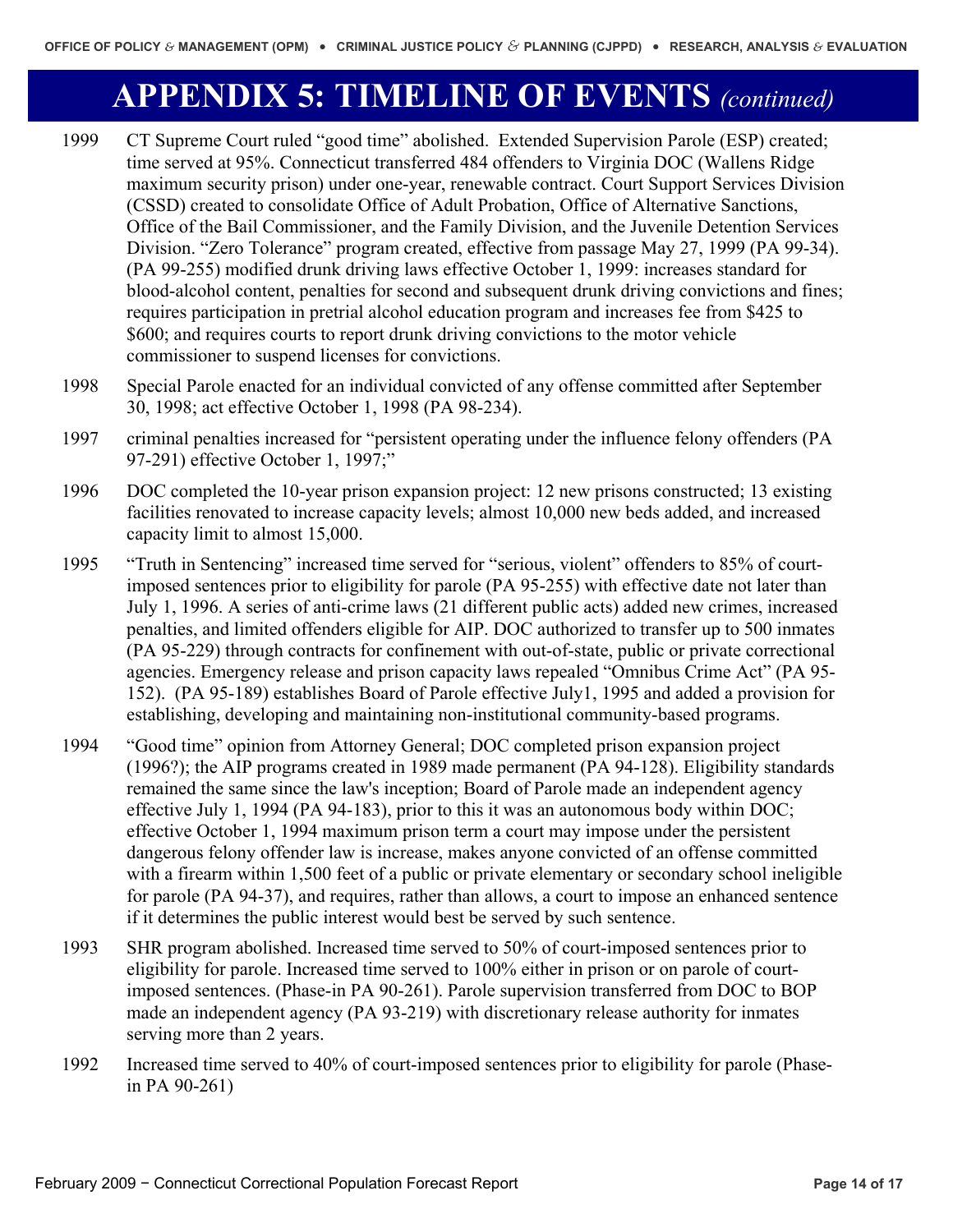## **APPENDIX 5: TIMELINE OF EVENTS** *(continued)*

- 1991 Increased time served to 25% of court-imposed sentences prior to eligibility for parole (Phasein PA 90-261)
- 1990 SHR program phase-out begins allows inmates with sentences of one year or less to be released into community correctional programs, but all must serve at least 50% of sentence before becoming eligible for either community release or parole effective October 1, 1990 (PA 90- 261); Parole re-instated for inmates serving more than 2 years; but legislation still allowed DOC discretionary release authority over inmates serving two years or less; and re-established parole for those sentenced to more than two years. Office of Alternative Sanctions created within the Judicial Branch to develop, administer, and monitor alternative incarceration sanction programs (PA 90-213). DOC given authority to contract for out-of-state prison beds. Transitional Supervision *(TS)* created for inmates serving less than 2 years;
- 1989 SHR program reduced time served to 10%. Alternative sanctions established by CGS 53a-39a which authorized the courts to order certain defendants convicted of some felonies and any misdemeanor to participate in an AIP instead of going to prison the creation of Alternative Incarceration Program (AIP) authorizing judges to impose intensive probation supervision in lieu of prison for offenders convicted with less than 5 years for certain crimes who would have been incarcerated as "jail bound" (PA 89-383). Limited with less than 5 years for certain crimes who would have been incarcerated as "jail bound" (PA 89-383). Limited prison construction allowed with no competitive bidding and environmental impact studies (PA 89-353). AIP program for young males between 16 and 21 created (PA 89-390) however law not being used because DOC does not have an AIP unit.
- 1987 Crack Epidemic" drug dealer mandatory minimum sentencing laws. Response to organized gang activity focused on arresting, convicting, and incarcerating serious, violent offenders.
- 1986 DOC began its 10-year prison expansion project (or 1989?) to build new prisons and improve its existing facilities.
- [1985](#page-14-0) "Drunk Driving" mandatory minimum sentencing laws.[1]
- 1984 The prison overcrowding emergency release law was amended (PA 84-505) to allow the DOC Commissioner to declare an overcrowding emergency when prison capacity exceeded 110% for 30 consecutive days.
- 1983 Sentence lengths increased by 25%; Emergency release (HW? Halfway House) amended.
- 1982 Emergency release enacted authorizing DOC Commissioner to petition the courts for early release of pretrial and sentenced inmates when overcrowding conditions exist.
- 1981 Indeterminate sentencing eliminated effective July 1, 1981and parole abolished for those sentenced under new determinate sentencing; parole continues for those still serving indeterminate sentences; "good time" credits reduced; Supervised Home Release (SHR) program created and became a mechanism for dealing with prison overcrowding.

<span id="page-14-0"></span> $\overline{a}$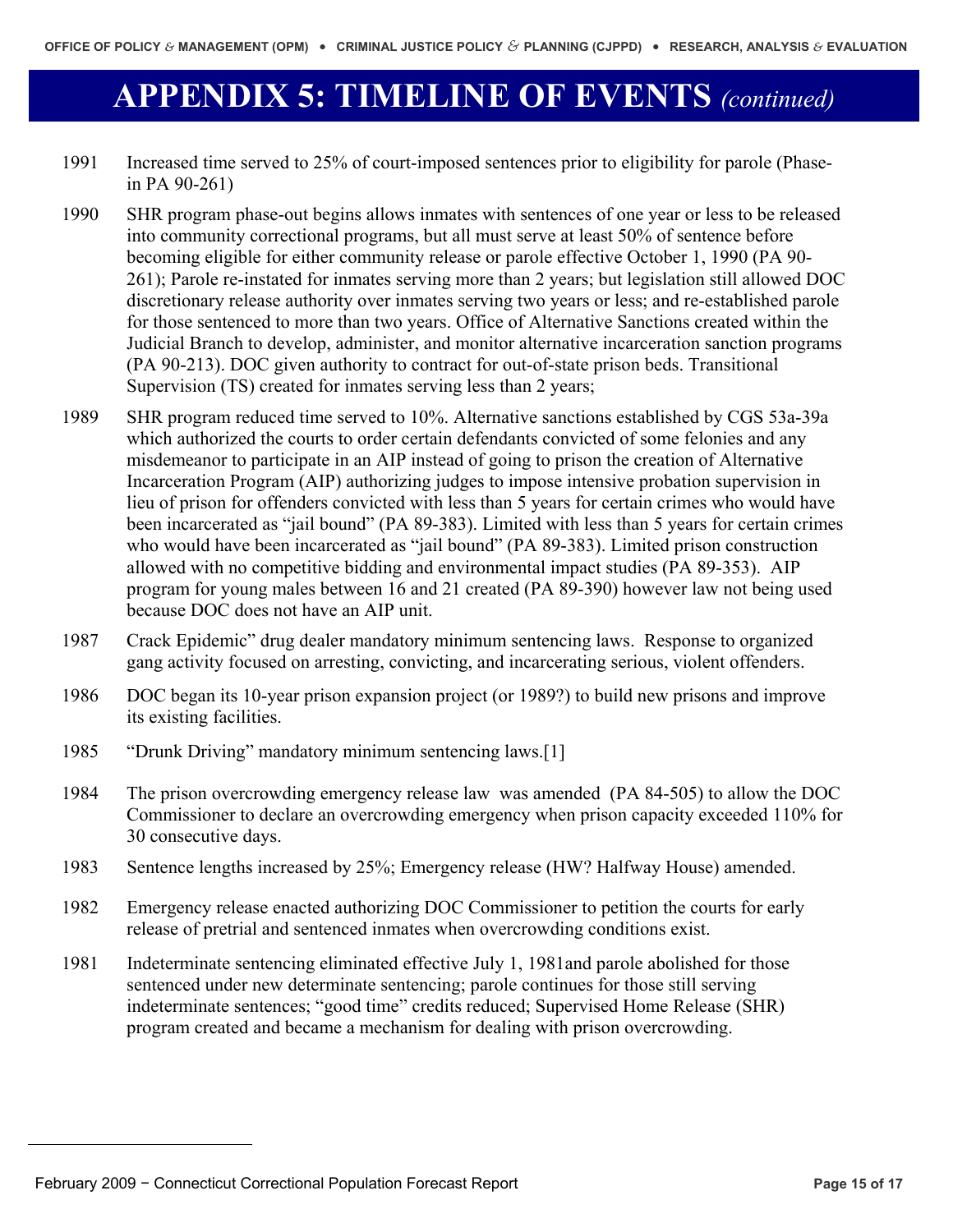# **APPENDIX 6: HISTORICAL TREND DATA**

TABLE 2 below shows Connecticut's total Department of Correction (DOC) supervised population trends for a ten year period from [2](#page-15-0)000 to 2009.<sup>2</sup>

## TABLE 2 – Total DOC Supervised Population Distribution Changes *January 1, 2000 to January 1, 2009*

| Year           | Parole             | % Chg  | TS    | % Chg  | <b>HWH</b> | % Chg  | Trns Plac<br>Furlough | % Chg  | Total Com.<br>Supv. | % Chg  | Total<br>Facility | % Chg  | Total DOC<br>Supv. Pop. | % Chg |
|----------------|--------------------|--------|-------|--------|------------|--------|-----------------------|--------|---------------------|--------|-------------------|--------|-------------------------|-------|
| 2000           | 1,381              | 26%    | 717   | $-20%$ | 749        | 5%     | 25                    | $-26%$ | 2.872               | 5%     | 17.305            | 7%     | 20,177                  | 7%    |
| 2001           | 1.722              | 25%    | 633   | $-12%$ | 738        | $-1%$  | 27                    | 8%     | 3,120               | 9%     | 17.137            | $-1\%$ | 20,257                  | 0%    |
| 2002           | 2.019              | 17%    | 705   | 11%    | 735        | 0%     | 26                    | $-4%$  | 3,485               | 12%    | 17.999            | 5%     | 21.484                  | 6%    |
| 2003           | 2.199              | 9%     | 1.012 | 44%    | 759        | 3%     | 44                    | 69%    | 4.014               | 15%    | 19.216            | 7%     | 23.230                  | 8%    |
| 2004           | 2.343              | 7%     | 1.060 | 5%     | 680        | $-10%$ | 47                    | 7%     | 4.130               | 3%     | 18,523            | $-4%$  | 22,653                  | $-2%$ |
| 2005           | 2.552              | 9%     | 1.005 | $-5%$  | 798        | 17%    | 137                   | 191%   | 4,492               | 9%     | 17.993            | $-3%$  | 22.485                  | $-1%$ |
| 2006           | 2,571              | 1%     | 863   | $-14%$ | 1.048      | 31%    | 139                   | 1%     | 4,621               | 3%     | 17.928            | $0\%$  | 22,549                  | 0%    |
| 2007           | 2.567              | $0\%$  | 984   | 14%    | 1.022      | $-2%$  | 197                   | 42%    | 4.770               | 3%     | 18.902            | 5%     | 23,672                  | 5%    |
| 2008           | 1.979              | $-23%$ | 871   | $-11%$ | 1.086      | 6%     | 97                    | $-51%$ | 4,033               | $-15%$ | 19.438            | 3%     | 23.471                  | $-1%$ |
| 2009           | 2.157              | 9%     | 900   | 3%     | 1,227      | 13%    | 19                    | $-80%$ | 4,303               | 7%     | 18,978            | $-2%$  | 23,281                  | $-1%$ |
|                | Total % Growth for |        |       |        |            |        |                       |        |                     |        |                   |        |                         |       |
| 10 year period |                    | 56%    |       | 26%    |            | 64%    |                       | $-24%$ |                     | 50%    |                   | 10%    |                         | 15%   |

Data Note: The yearly figures above represent the DOC population counts as of the first day of January each year.

 $\overline{a}$ 

<span id="page-15-0"></span><sup>&</sup>lt;sup>2</sup> Monthly Correctional Population Indicators, February 2008, Office of Policy and Management, Criminal Justice Policy and Planning Division, TABLE 6C, pg 8.